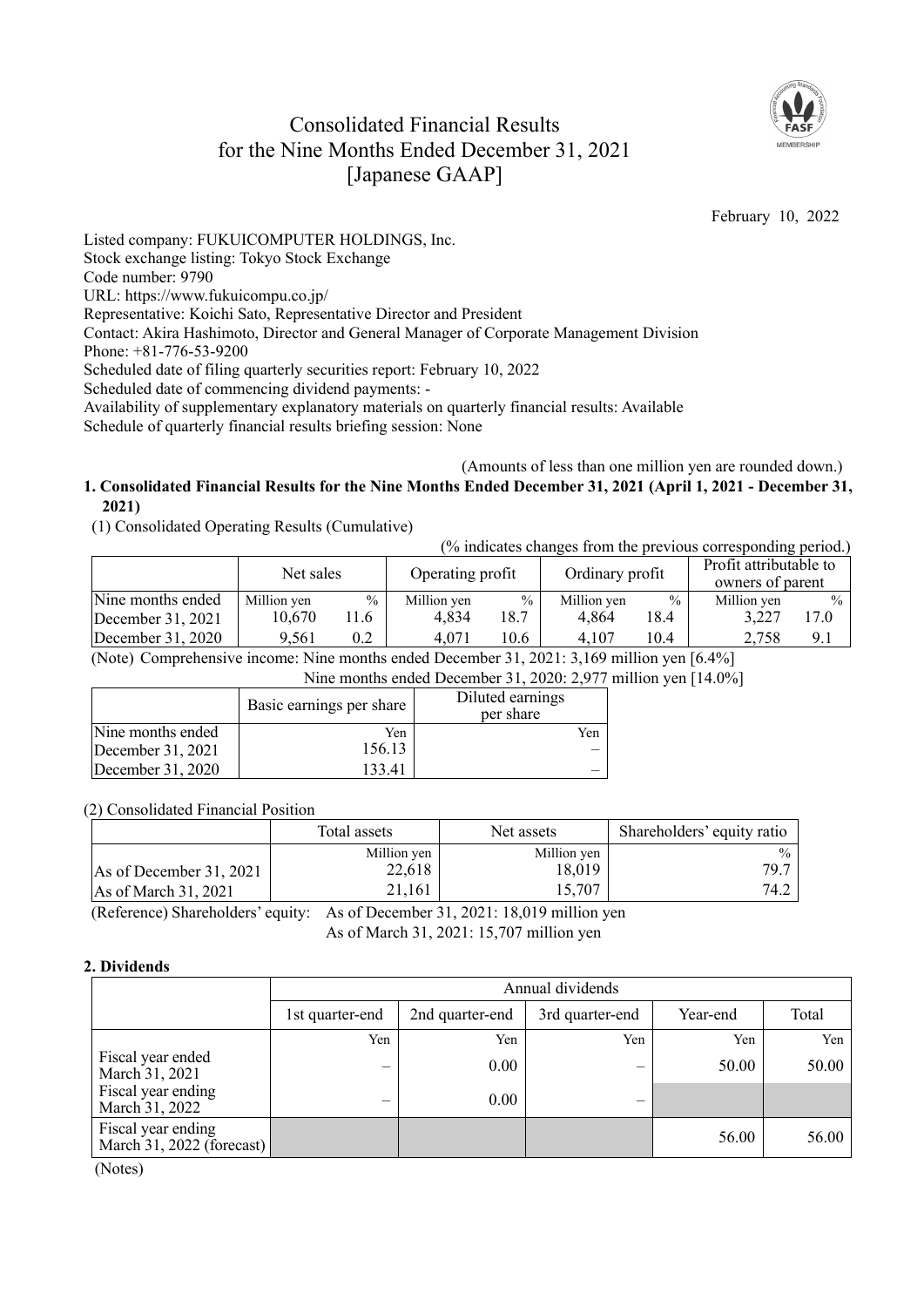- 1. Revision to the forecast for dividends announced most recently: Yes
- 2. As for the revision of the dividend forecast, please refer to the "Notice of Revisions to Earnings Forecast and Dividend Forecast" released today.

#### **3. Consolidated Financial Results Forecast for the Fiscal Year Ending March 31, 2022 (April 1, 2021 – March 31, 2022)**   $(0/\ln 4)$  actor changes from the previous corresponding period.)

|           |             |                  |             |                 |             |                     |                     |                | (% indicates changes from the previous corresponding period.) |
|-----------|-------------|------------------|-------------|-----------------|-------------|---------------------|---------------------|----------------|---------------------------------------------------------------|
| Net sales |             | Operating profit |             | Ordinary profit |             | Profit attributable |                     | Basic earnings |                                                               |
|           |             |                  |             |                 |             |                     | to owners of parent |                | per share                                                     |
|           | Million yen | $\%$             | Million ven | $\frac{0}{0}$   | Million ven | $\%$                | Million yen         | $\frac{0}{0}$  | Yen                                                           |
| Full year | 13.900      | 8.2              | 5.900       | 13.7            | 5.930       | 13.2                | 3.910               | 10.8           | 189.11                                                        |
|           |             |                  |             |                 |             |                     |                     |                |                                                               |

(Notes)

- 1. Revision to the financial results forecast announced most recently: Yes
- 2. As for the revision of the consolidated earnings forecast, please refer to the "Notice of Revisions to Earnings Forecast and Dividend Forecast" released today.

### **\* Notes:**

(1) Changes in significant subsidiaries during the period under review: None (Changes in specified subsidiaries resulting in changes in scope of consolidation) Newly included: – (Company name:) Excluded: – (Company name:)

(2) Accounting policies adopted specially for the preparation of quarterly consolidated financial statements: None

(3) Changes in accounting policies, changes in accounting estimates, and restatement

- 1) Changes in accounting policies in accordance with changes in accounting standards, etc.: Yes
- 2) Changes in accounting policies other than 1) above: None
- 3) Changes in accounting estimates: None
- 4) Restatement: None

### (4) Total number of issued and outstanding shares (ordinary shares)

1) Total number of issued and outstanding shares at the end of the period (including treasury shares):

| As of December 31, 2021:                                                                                                       | 20,700,000 shares                      |
|--------------------------------------------------------------------------------------------------------------------------------|----------------------------------------|
| As of March 31, 2021:                                                                                                          | 20,700,000 shares                      |
| 2) Total number of treasury shares at the end of the period:                                                                   |                                        |
| As of December 31, 2021:                                                                                                       | $24,719$ shares                        |
| As of March 31, 2021:                                                                                                          | 24,596 shares                          |
| 3) Average number of shares during the period:<br>Nine months ended December 31, 2021:<br>Nine months ended December 31, 2020: | 20,675,295 shares<br>20,675,439 shares |

- \* These quarterly consolidated financial results are outside the scope of quarterly review by certified public accountants or an audit firm.
- \* Explanation of the proper use of financial results forecast and other notes The performance outlook and other forward-looking statements herein are based on information currently available to the Company and certain assumptions that the Company has deemed reasonable, and actual results may differ significantly from the forecasts due to various factors.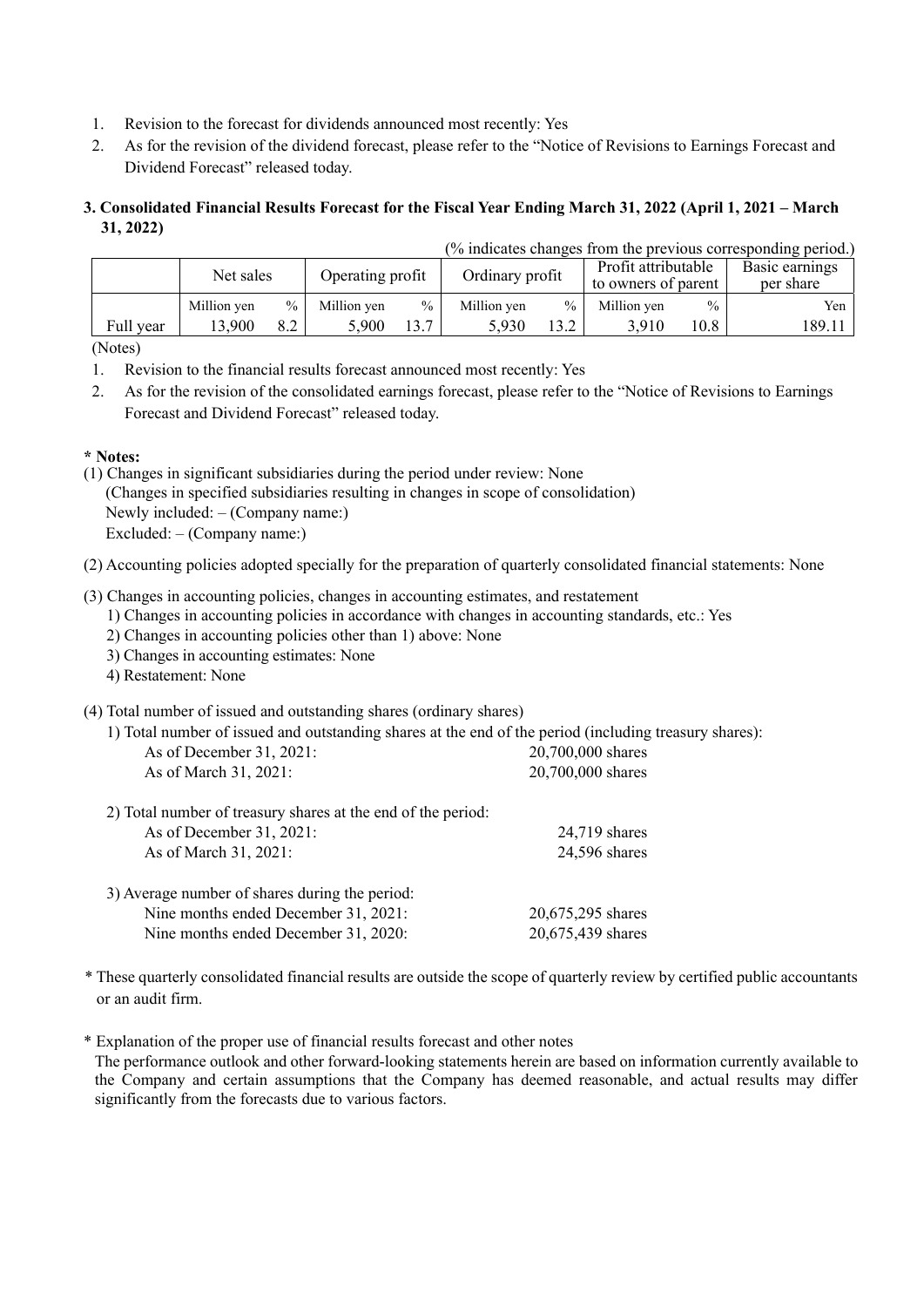Table of Contents - Attachments

| (2) Explanation of Financial Position manufactured content and the State of Financial Position manufactured and 3 |  |
|-------------------------------------------------------------------------------------------------------------------|--|
| (3) Explanation of Consolidated Financial Results Forecast and Other Forward-looking Information  3               |  |
|                                                                                                                   |  |
|                                                                                                                   |  |
|                                                                                                                   |  |
| Quarterly Consolidated Statements of Income                                                                       |  |
|                                                                                                                   |  |
| Quarterly Consolidated Statements of Comprehensive Income                                                         |  |
|                                                                                                                   |  |
|                                                                                                                   |  |
|                                                                                                                   |  |
|                                                                                                                   |  |
|                                                                                                                   |  |
|                                                                                                                   |  |
|                                                                                                                   |  |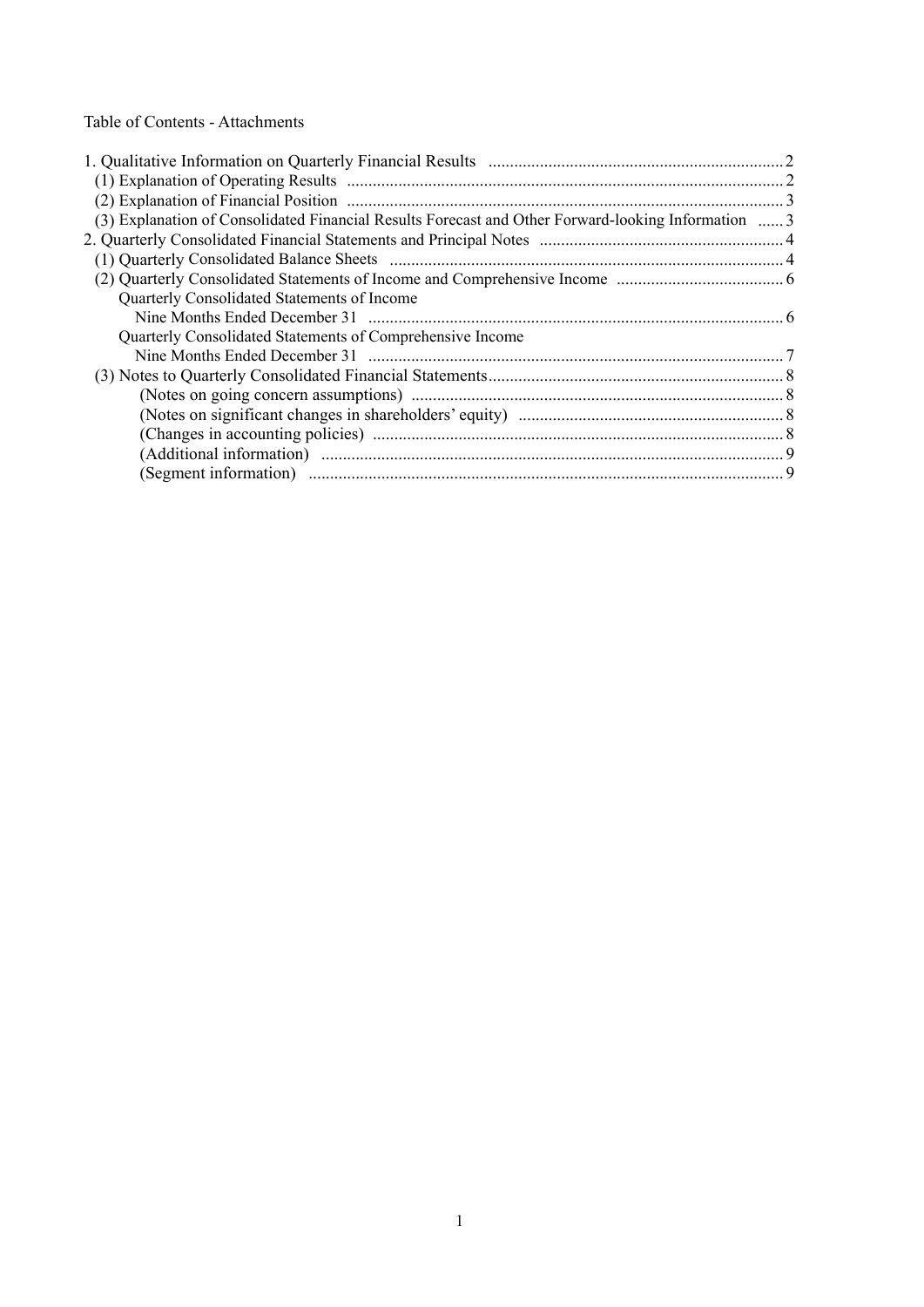### 1. Qualitative Information on Quarterly Financial Results

#### (1) Explanation of Operating Results

For the nine months ended December 31, 2021, the Group (the Company and its consolidated subsidiaries) posted net sales of 10,670 million yen (an 11.6% increase year-on-year), operating profit of 4,834 million yen (an 18.7% increase year-on-year), ordinary profit of 4,864 million yen (an 18.4% increase year-on-year), and profit attributable to the owners of the parent of 3,227 million yen (a 17.0% increase year-on-year).

Status by segment is as follows.

The reportable segments have been renamed from the first quarter of the fiscal year under review. This change is the renaming of the segments and does not affect segment information.

#### 1) Architecture System Business

In the architecture system business, net sales were 4,775 million yen (a 5.9% increase year-on-year) and operating profit was 1,859 million yen (a 9.3% increase year-on-year), achieving increases both in sales and in profit.

During the nine months ended December 31, 2021, the housing business achieved increases both in sales and in profit year-on-year thanks to increases in optional sales in response to revisions to the Building Energy Efficiency Act and support by IT introduction subsidies. Also in the building materials business, whose main product is a 3D catalog site, the business performance remains firm due to an increase in the number of corporate customers and other factors.

### 2) Surveying/Civil Engineering System Business

In the surveying/civil engineering system business, net sales were 5,208 million yen (a 5.2% increase year-onyear), and operating profit was 2,557 million yen (a 10.7% increase year-on-year). In the surveying/civil engineering system business, the performance of the segment achieved increases both in sales and in profit yearon-year as a result of the steady performance of the civil engineering and construction infrastructure businesses in particular, with sales being supported by the spread of i-Construction, the government measures related to BIM/CIM promotion, IT introduction subsidies, and other factors.

#### 3) IT Solutions Business

In the IT solutions business, net sales were 687 million yen (a 587.4% increase year-on-year), and operating profit was 293 million yen (operating loss of 66 million yen for the corresponding period in the previous fiscal year). Both sales and profit increased significantly compared to the same period of the previous fiscal year, mainly due to the recording of sales related to the exit poll system for the House of Representatives election held in October 2021.

The "Accounting Standard for Revenue Recognition" (ASBJ Statement No. 29, March 31, 2020) and other standards have been applied from the beginning of the first quarter of the fiscal year under review. For details, please refer to "(3) Notes to Quarterly Consolidated Financial Statements (Changes in accounting policies), (Segment information) of 2. Quarterly Consolidated Financial Statements and Principal Notes."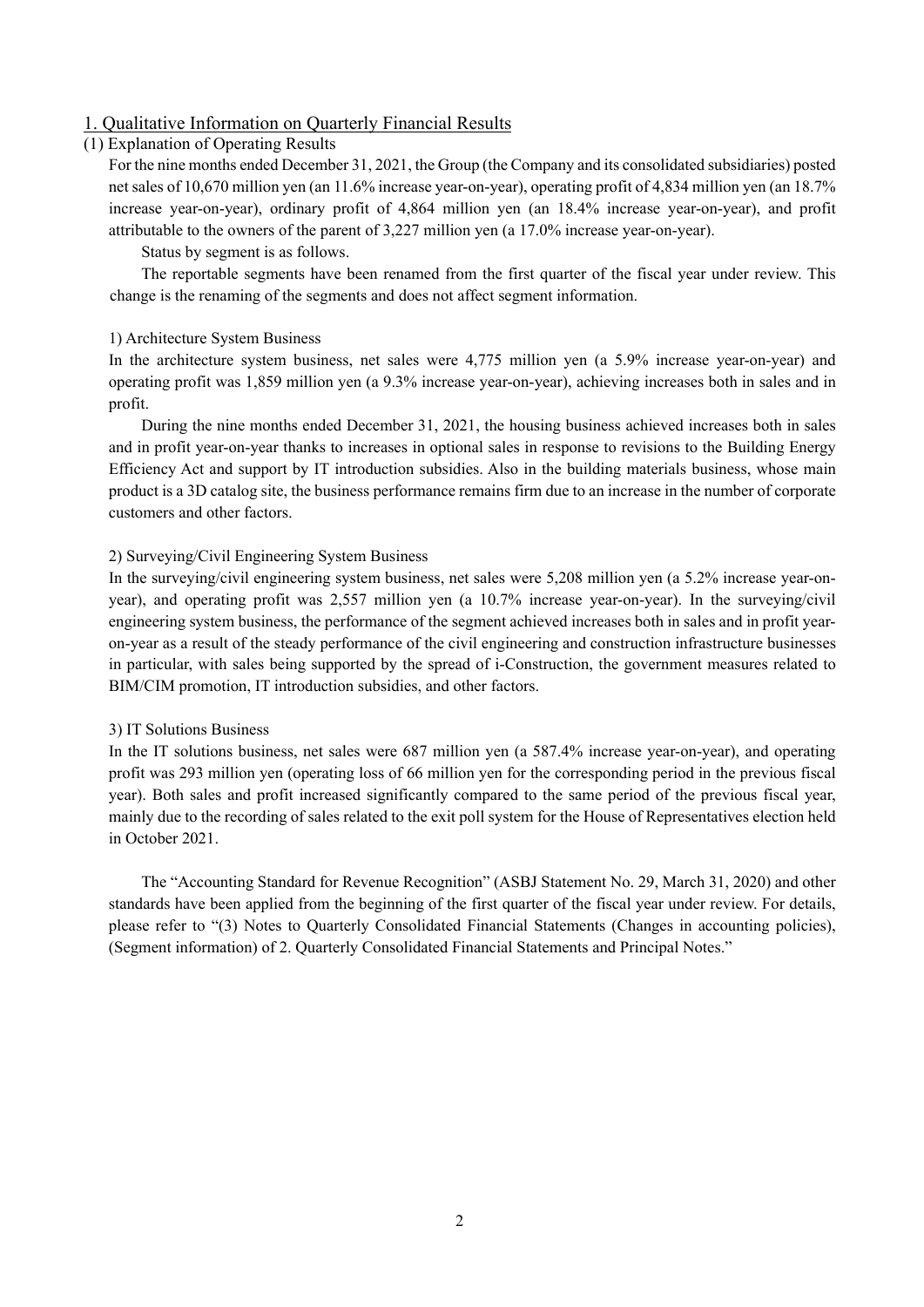#### (2) Explanation of Financial Position

Total assets as of the end of the third quarter of the fiscal year under review were 22,618 million yen, an increase of 1,456 million yen from the end of the previous fiscal year. This was mainly due to increases in cash and deposits and trade receivables, and a decrease in inventories.

Total liabilities decreased by 855 million yen compared with the end of the previous fiscal year to 4,598 million yen. This was primarily due to decreases in income taxes payable and provision for bonuses.

Net assets increased by 2,312 million yen compared with the end of the previous fiscal year to 18,019 million yen. As a result, shareholders' equity ratio stood at 79.7%.

(3) Explanation of Consolidated Financial Results Forecast and Other Forward-looking Information As for the consolidated earnings forecast, please refer to the "Notice of Revisions to Earnings Forecast and Dividend Forecast" released today.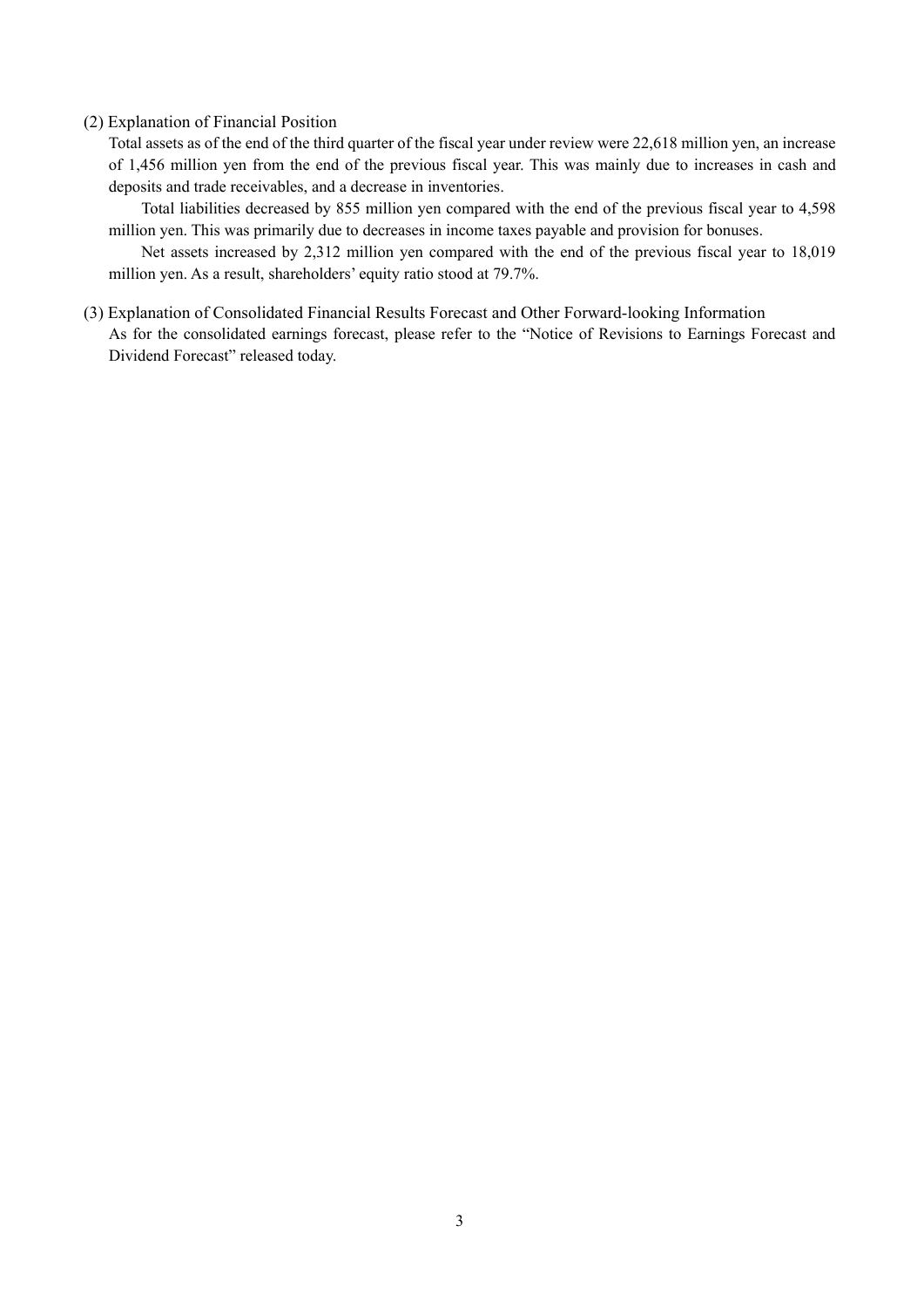### 2. Quarterly Consolidated Financial Statements and Principal Notes

(1) Quarterly Consolidated Balance Sheets

(Million yen) As of March 31, 2021 As of December 31, 2021 Assets Current assets Cash and deposits 13,598 14,809 Notes and accounts receivable - trade 1,757 2,413 Merchandise and finished goods 42 21 Work in process 2<br>
Raw materials and supplies 2<br>
24<br>
25 Raw materials and supplies Other 680 737 Allowance for doubtful accounts (3) (3) Total current assets 16,257 18,008 Non-current assets Property, plant and equipment Buildings and structures, net 1,176 1,137 Land 1,153 1,153 1,153 Other, net 113 105 Total property, plant and equipment 2,442 2,396 Intangible assets 187 Investments and other assets Investment securities  $1,516$  1,423 Deferred tax assets 273<br>Other 273<br>273<br>282<br>282 Other  $332$   $332$   $332$ Allowance for doubtful accounts (4) (4) (4) (4) Total investments and other assets 2,290 2,025 Total non-current assets 4,903 4,609

Total assets  $21,161$   $22,618$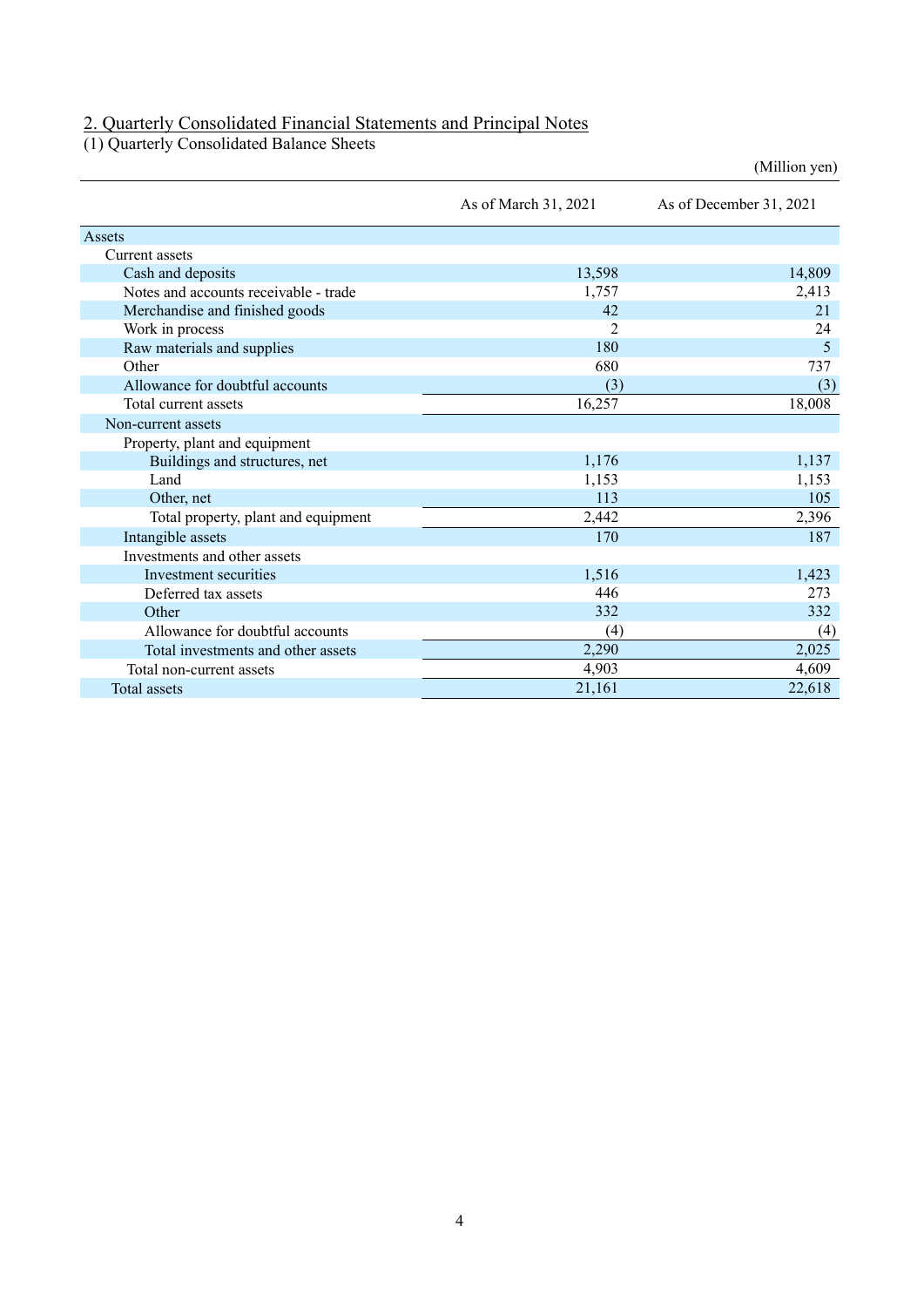|                                                             | As of March 31, 2021 | As of December 31, 2021 |  |
|-------------------------------------------------------------|----------------------|-------------------------|--|
| Liabilities                                                 |                      |                         |  |
| Current liabilities                                         |                      |                         |  |
| Notes and accounts payable - trade                          | 48                   | 38                      |  |
| Income taxes payable                                        | 1,226                | 633                     |  |
| Advances received                                           | 2,308                | 2,312                   |  |
| Provision for bonuses                                       | 707                  | 298                     |  |
| Provision for bonuses for directors (and other<br>officers) | 56                   | 44                      |  |
| Other                                                       | 918                  | 1,085                   |  |
| Total current liabilities                                   | 5,265                | 4,413                   |  |
| Non-current liabilities                                     |                      |                         |  |
| Deferred tax liabilities                                    | 188                  | 185                     |  |
| Total non-current liabilities                               | 188                  | 185                     |  |
| <b>Total liabilities</b>                                    | 5,453                | 4,598                   |  |
| Net assets                                                  |                      |                         |  |
| Shareholders' equity                                        |                      |                         |  |
| Share capital                                               | 1,631                | 1,631                   |  |
| Capital surplus                                             | 1,500                | 1,500                   |  |
| Retained earnings                                           | 12,040               | 14,412                  |  |
| Treasury shares                                             | (59)                 | (59)                    |  |
| Total shareholders' equity                                  | 15,113               | 17,484                  |  |
| Accumulated other comprehensive income                      |                      |                         |  |
| Valuation difference on available-for-sale<br>securities    | 594                  | 535                     |  |
| Total accumulated other comprehensive<br>income             | 594                  | 535                     |  |
| Total net assets                                            | 15,707               | 18,019                  |  |
| Total liabilities and net assets                            | 21,161               | 22,618                  |  |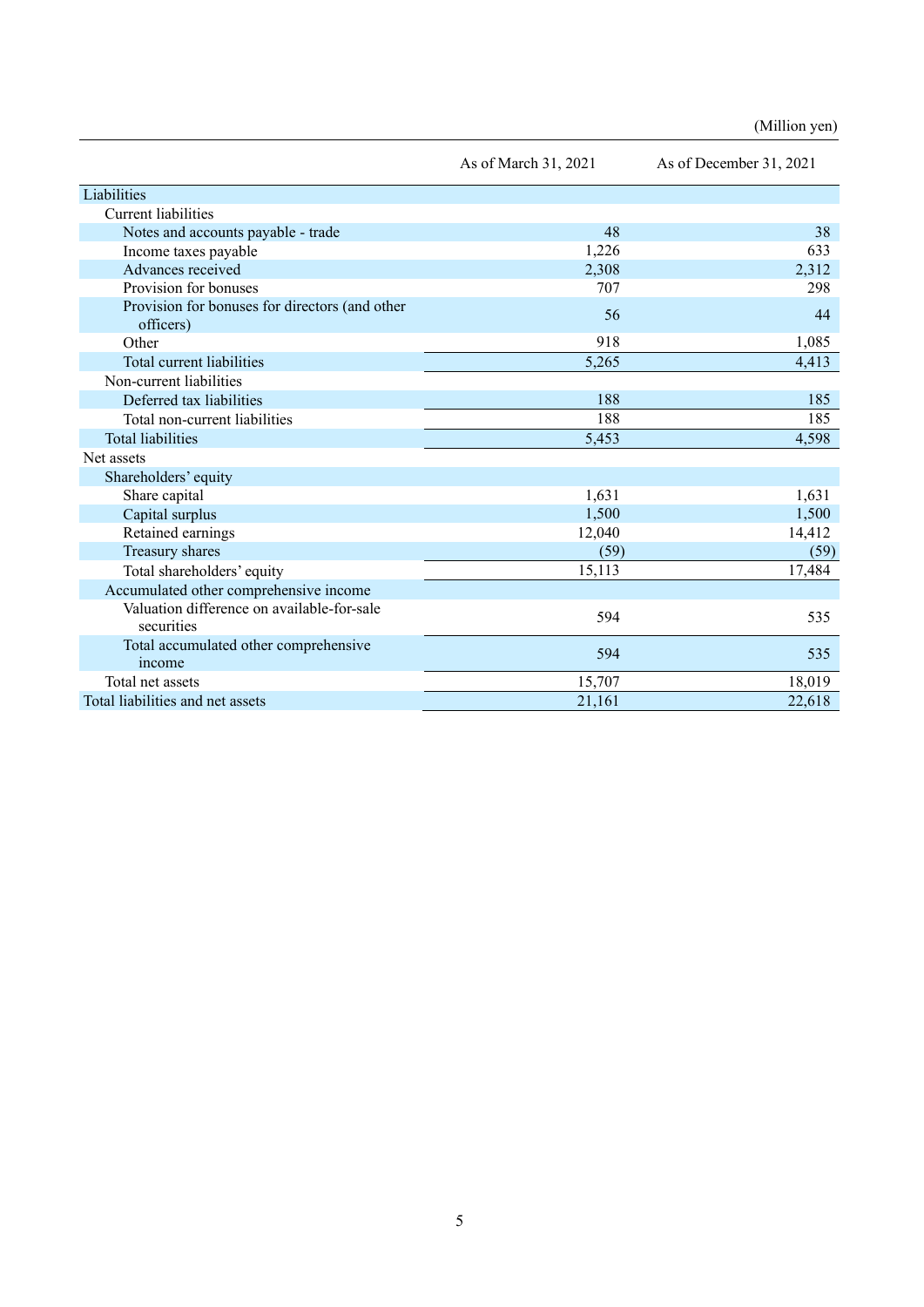# (2) Quarterly Consolidated Statements of Income and Comprehensive Income

# Quarterly Consolidated Statements of Income

Nine Months Ended December 31

|                                              |                                                | (Million yen)                                  |
|----------------------------------------------|------------------------------------------------|------------------------------------------------|
|                                              | For the nine months ended<br>December 31, 2020 | For the nine months ended<br>December 31, 2021 |
| Net sales                                    | 9,561                                          | 10,670                                         |
| Cost of sales                                | 1,993                                          | 2,350                                          |
| Gross profit                                 | 7,567                                          | 8,320                                          |
| Selling, general and administrative expenses | 3,496                                          | 3,485                                          |
| Operating profit                             | 4,071                                          | 4,834                                          |
| Non-operating income                         |                                                |                                                |
| Dividend income                              | 25                                             | 24                                             |
| Commission income                            | 6                                              | 5                                              |
| Other                                        | 4                                              | 5                                              |
| Total non-operating income                   | 35                                             | 35                                             |
| Non-operating expenses                       |                                                |                                                |
| Loss on valuation of investment securities   | $\overline{\phantom{0}}$                       | 5                                              |
| Total non-operating expenses                 |                                                | 5                                              |
| Ordinary profit                              | 4,107                                          | 4,864                                          |
| Profit before income taxes                   | 4,107                                          | 4,864                                          |
| Income taxes $-$ current                     | 1,177                                          | 1,531                                          |
| Income taxes - deferred                      | 171                                            | 105                                            |
| Total income taxes                           | 1,348                                          | 1,636                                          |
| Profit                                       | 2,758                                          | 3,227                                          |
| Profit attributable to owners of parent      | 2,758                                          | 3,227                                          |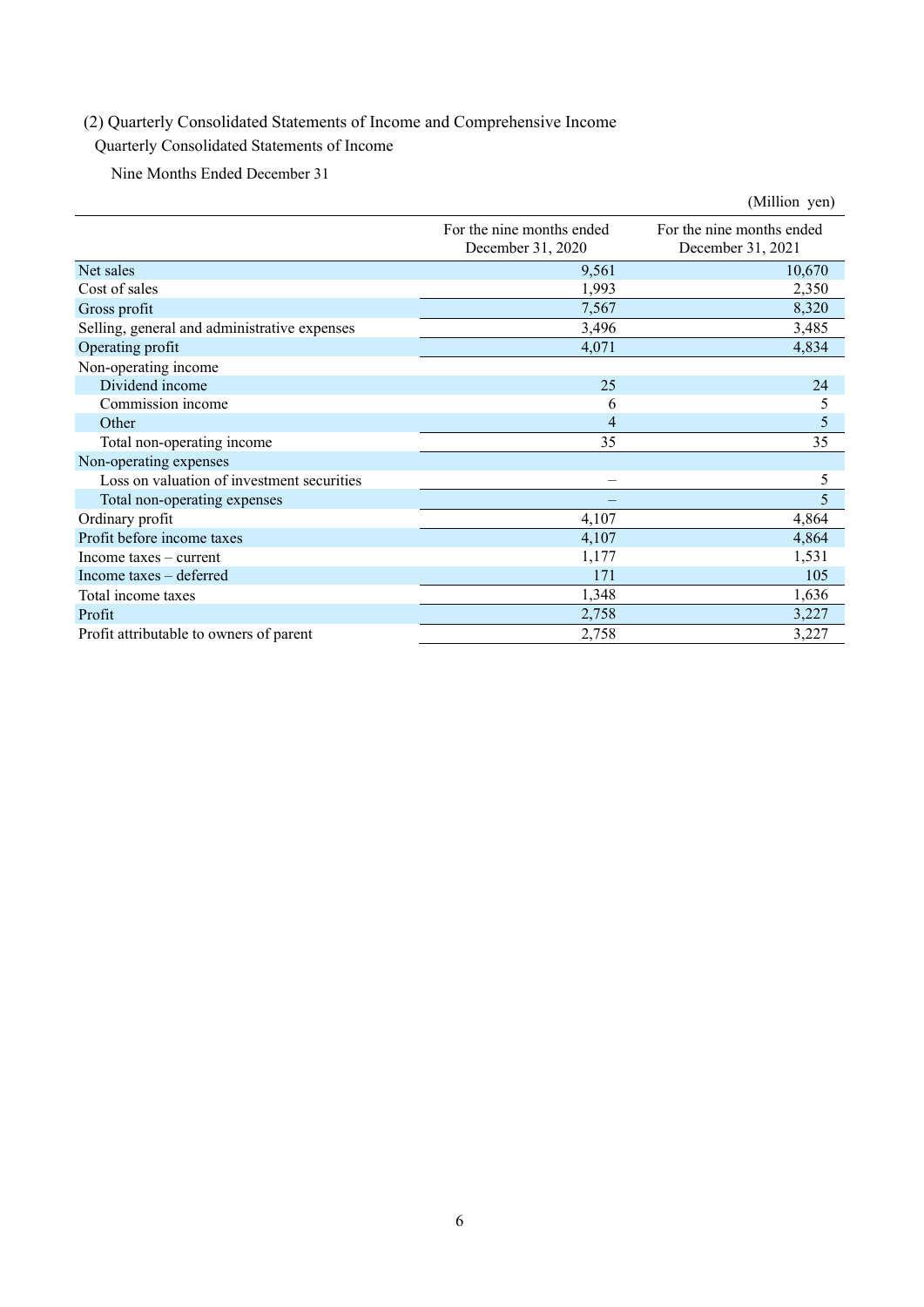# Quarterly Consolidated Statements of Comprehensive Income

Nine Months Ended December 31

|                                                                    |                                                | (Million yen)                                  |
|--------------------------------------------------------------------|------------------------------------------------|------------------------------------------------|
|                                                                    | For the nine months ended<br>December 31, 2020 | For the nine months ended<br>December 31, 2021 |
| Profit                                                             | 2,758                                          | 3,227                                          |
| Other comprehensive income                                         |                                                |                                                |
| Valuation difference on available-for-sale securities              | 219                                            | (58)                                           |
| Total other comprehensive income                                   | 219                                            | (58)                                           |
| Comprehensive income                                               | 2,977                                          | 3,169                                          |
| Comprehensive income attributable to                               |                                                |                                                |
| Comprehensive income attributable to owners of<br>parent           | 2,977                                          | 3,169                                          |
| Comprehensive income attributable to non-<br>controlling interests |                                                |                                                |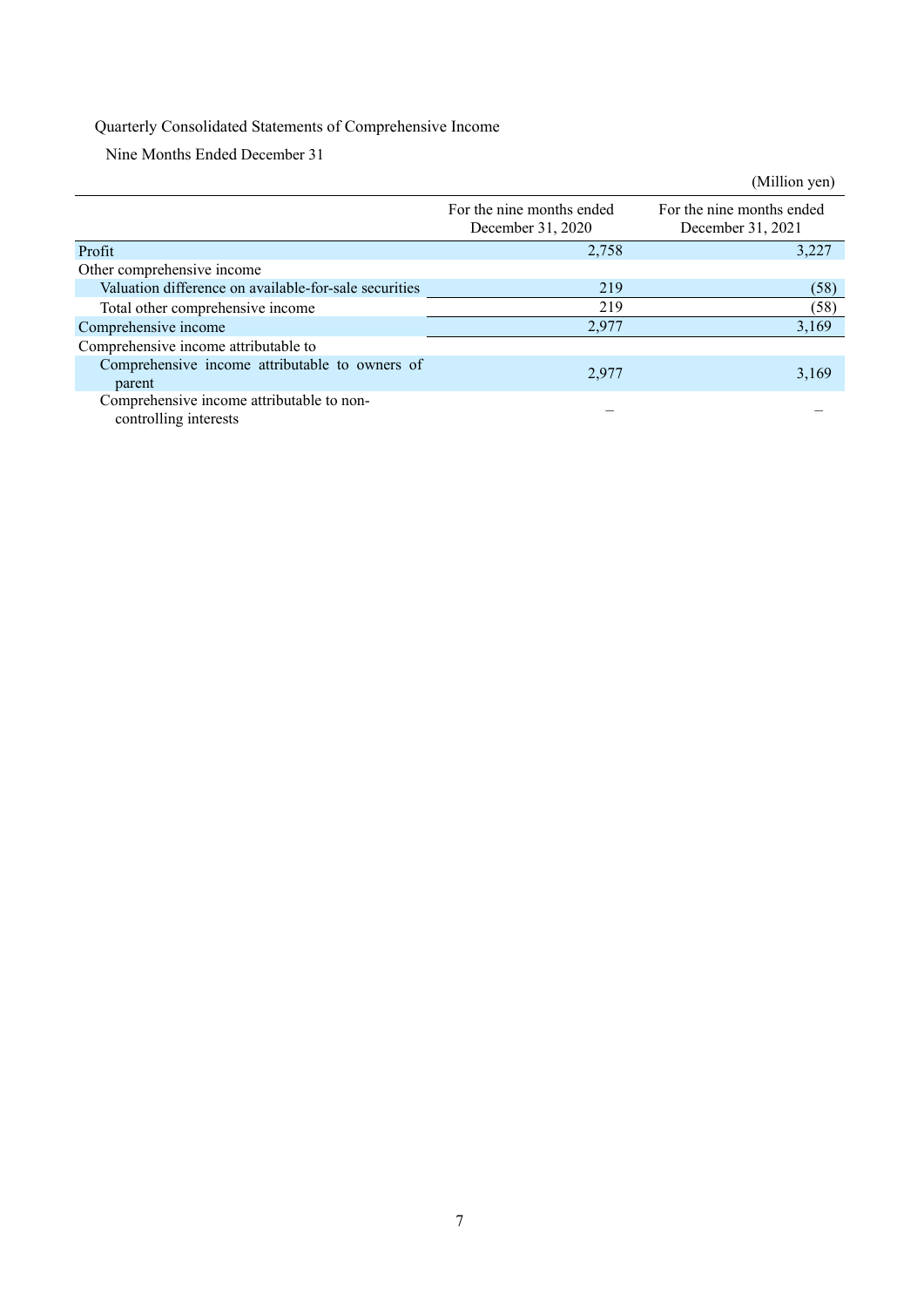(3) Notes to Quarterly Consolidated Financial Statements

(Notes on going concern assumptions)

Not applicable.

(Notes on significant changes in shareholders' equity) Not applicable.

(Changes in accounting policies)

(Application of accounting standards concerning revenue and other standards)

The "Accounting Standard for Revenue Recognition" (ASBJ Statement No. 29, March 31, 2020; hereinafter referred to as the "Revenue Recognition Accounting Standard") and other standards have been applied since the beginning of the first quarter of the fiscal year under review, and the Company recognizes revenue from the amount expected to be received in exchange for promised goods or services upon the transfer of control over the goods or services to customers. The Company previously recognized revenue in connection with the granting of licenses with a limited term of agreement from the terms of agreement thereof. However, as a result of the abovementioned recognition approach, the Company has changed the way of recognition: when the nature of the promise at the time of granting a customer a license is a right to access intellectual property, revenue is recognized for a specific period; or when the nature of the promise at the time of granting a customer a license is a right to use intellectual property, revenue is recognized at a specific point of time. Moreover, considerations to be paid to customers, such as sales rebates, were previously handled as selling, general and administrative expenses but are handled by reducing them from the total sales at present.

The application of the Revenue Recognition Accounting Standard and other standards is handled as a transitional treatment as stipulated in proviso of Paragraph 84 of the Revenue Recognition Accounting Standard. The cumulative effects of retrospectively applying the new accounting policies to periods prior to the beginning of the first quarter of the fiscal year under review were added to or deducted from retained earnings at the beginning of the first quarter of the fiscal year under review, and the new accounting policies were applied from the said beginning balance.

As a result, net sales for the nine months ended December 31, 2021 decreased by 106 million yen, and operating profit, ordinary profit, and profit before income taxes each decreased by 24 million yen. In addition, the beginning balance of retained earnings increased by 177 million yen.

#### (Application of accounting standard for fair value measurement and other standards)

The "Accounting Standard for Fair Value Measurement" (ASBJ Statement No. 30, July 4, 2019; hereinafter referred to as the "Fair Value Measurement Accounting Standard") and other standards have been applied from the beginning of the first quarter of the fiscal year under review, and the Company will continue to apply the new accounting policy stipulated in the Fair Value Measurement Accounting Standard and other standards in the future in accordance with transitional treatment stipulated in Paragraph 19 of the Fair Value Measurement Accounting Standard and Paragraph 44-2 of the "Accounting Standard for Financial Instruments" (ASBJ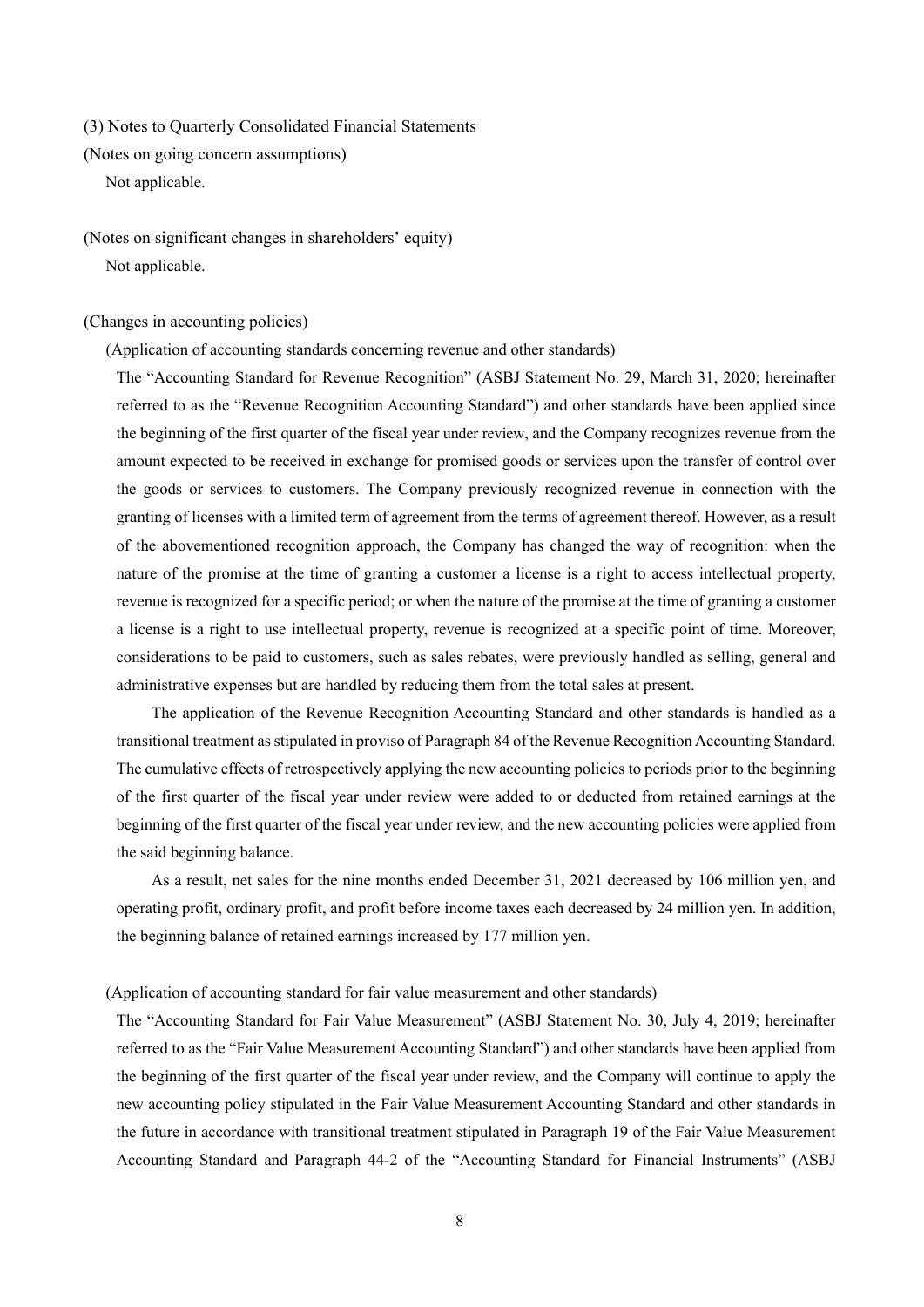Statement No. 10, July 4, 2019). The application of these standards has no impact on quarterly consolidated financial statements.

### (Additional information)

There is no significant change to the accounting estimates in association with the spread of COVID-19 stated in (Additional information) on the Annual Securities Report for the previous fiscal year.

(Segment information)

[Segment information]

I. For the nine months ended December 31, 2020 (from April 1, 2020 to December 31, 2020)

1. Information on net sales and profit or loss by reportable segment

|                                 |                                           |                                                             |                                 |                 |                | (Million yen)                                                |
|---------------------------------|-------------------------------------------|-------------------------------------------------------------|---------------------------------|-----------------|----------------|--------------------------------------------------------------|
|                                 |                                           | Reportable segment                                          |                                 | Amount recorded |                |                                                              |
|                                 | Architecture<br>System<br><b>Business</b> | Surveying/Civil<br>Engineering<br>System<br><b>Business</b> | IT Solutions<br><b>Business</b> | Total           | Adjustments *1 | in Quarterly<br>Consolidated<br>Statements of<br>Income $*2$ |
| Net sales                       |                                           |                                                             |                                 |                 |                |                                                              |
| Sales to external customers     | 4,510                                     | 4,950                                                       | 100                             | 9,561           |                | 9,561                                                        |
| Intersegment sales or transfers |                                           |                                                             |                                 |                 |                |                                                              |
| Total                           | 4,510                                     | 4,950                                                       | 100                             | 9,561           | —              | 9,561                                                        |
| Segment profit (loss)           | 1,701                                     | 2,309                                                       | (66)                            | 3,943           | 127            | 4,071                                                        |

(Notes)

1. The adjustment of 127 million yen to segment profit (loss) is management fees and other fees received from group companies and expenses related to group management.

2. Segment profit (loss) is adjusted to align with the operating profit in the quarterly consolidated statements of income.

II. For the nine months ended December 31, 2021 (from April 1, 2021 to December 31, 2021)

1. Information on net sales and profit or loss by reportable segment

|                                 |                 |                    |                 |                 |                          | (Million yen)                |
|---------------------------------|-----------------|--------------------|-----------------|-----------------|--------------------------|------------------------------|
|                                 |                 | Reportable segment |                 | Amount recorded |                          |                              |
|                                 | Architecture    | Surveying/Civil    |                 |                 |                          | in Quarterly                 |
|                                 | System          | Engineering        | IT Solutions    | Total           | Adjustments *1           | Consolidated                 |
|                                 | <b>Business</b> | System             | <b>Business</b> |                 |                          | Statements of<br>Income $*2$ |
|                                 |                 | <b>Business</b>    |                 |                 |                          |                              |
| Net sales                       |                 |                    |                 |                 |                          |                              |
| Sales to external customers     | 4,775           | 5,208              | 687             | 10,670          |                          | 10,670                       |
| Intersegment sales or transfers | –               |                    |                 |                 | $\overline{\phantom{0}}$ |                              |
| Total                           | 4,775           | 5,208              | 687             | 10,670          |                          | 10,670                       |
| Segment profit                  | 1,859           | 2,557              | 293             | 4,710           | 123                      | 4,834                        |

(Notes)

1. The adjustment of 123 million yen to segment profit is management fees and other fees received from group companies and expenses related to group management.

2. Segment profit is adjusted to align with the operating profit in the quarterly consolidated statements of income.